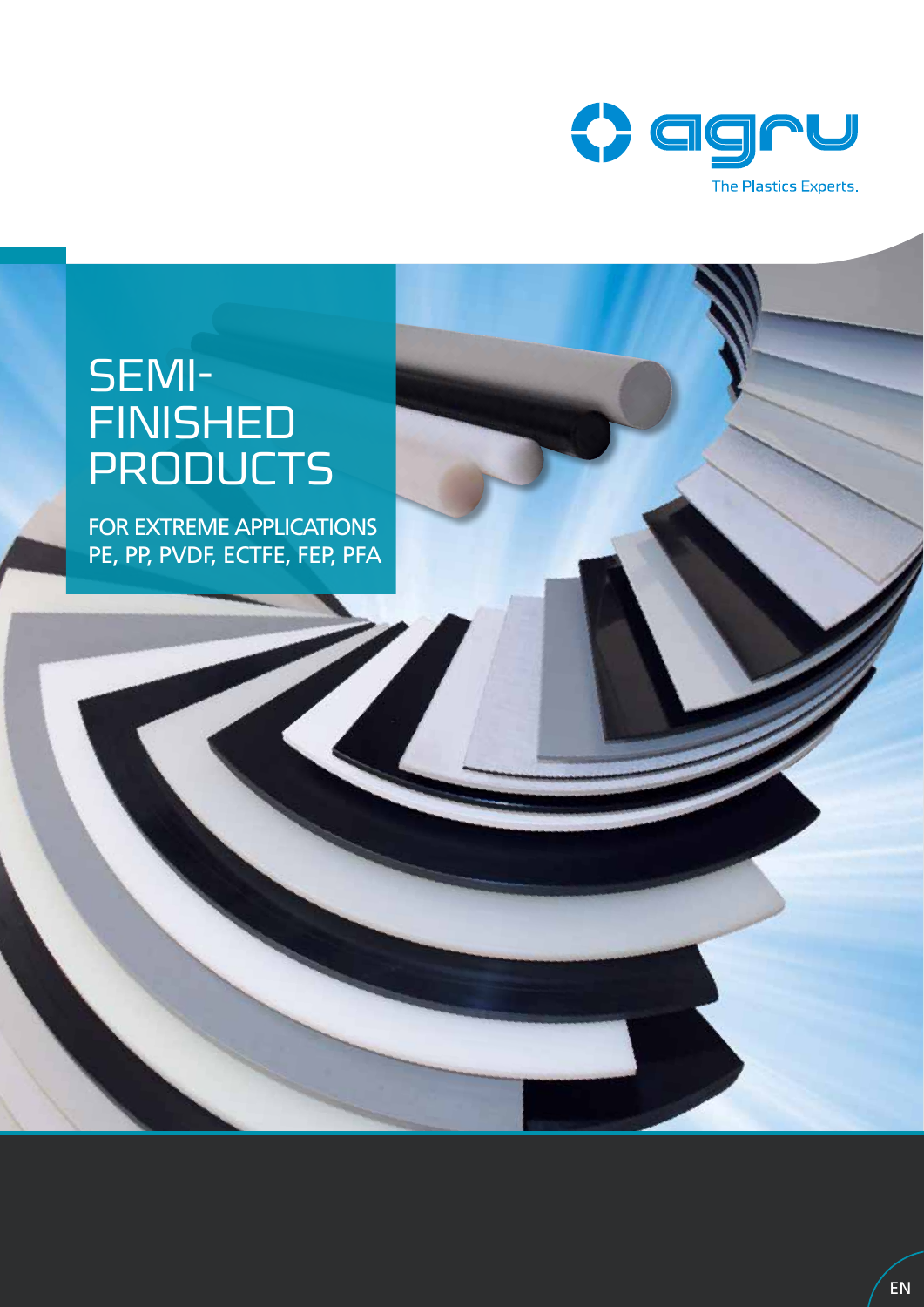

The AGRU success story already spans seven decades. Founded in 1948 by Alois Gruber sen., the company is now counted among the most important comprehensive suppliers for piping systems, semi-finished products, concrete protective liners and geomembranes made of engineering plastics. The fact that we provide everything as a single source supplier distinguishes us from many competitors. We process exclusively high-quality thermoplastic materials. And when it comes to problem-solving expertise for material selection and installation, we are your best partner.

### Universal scope of applications

AGRU semi-finished products made of thermoplastics are an excellent and durable solution for modern, premium apparatus and tank construction, and for manufacturing wear-resistant products. In the chemical and heavy industries, and in plant construction. A variety of requirements exist for semi-finished products in terms of acid and alkali resistance, application temperature and low static charge in areas with a risk of explosion. Users can work with various processing methods, including diverse proven joining technologies such as extrusion welding, hot gas welding, and butt welding. Customer satisfaction is the first priority for AGRU. Technical consultation, seminars, welding training and expert on-site instruction form the foundation for achieving this.







**STEM CERTIFIED** 

Annrover

#### **Quality**

AGRU maintains a quality management system according to the ISO 9001:2015 standard, as well as an environmental management system according to the ISO 14001:2015 standard and the safety and health management system according to the ISO 45001:2018 standard. Additionally the products comply with international standards and are monitored and evaluated by independent testing agencies on a regular basis.

The start-to-finish attention to quality ensures that the products meet the strictest technical specifications and ensure the safe operation of equipment and tanks. Several AGRU Semi-finished products comply with the EU-Regulations No. 10/2011 on plastic materials and articles intended to come in contact with food.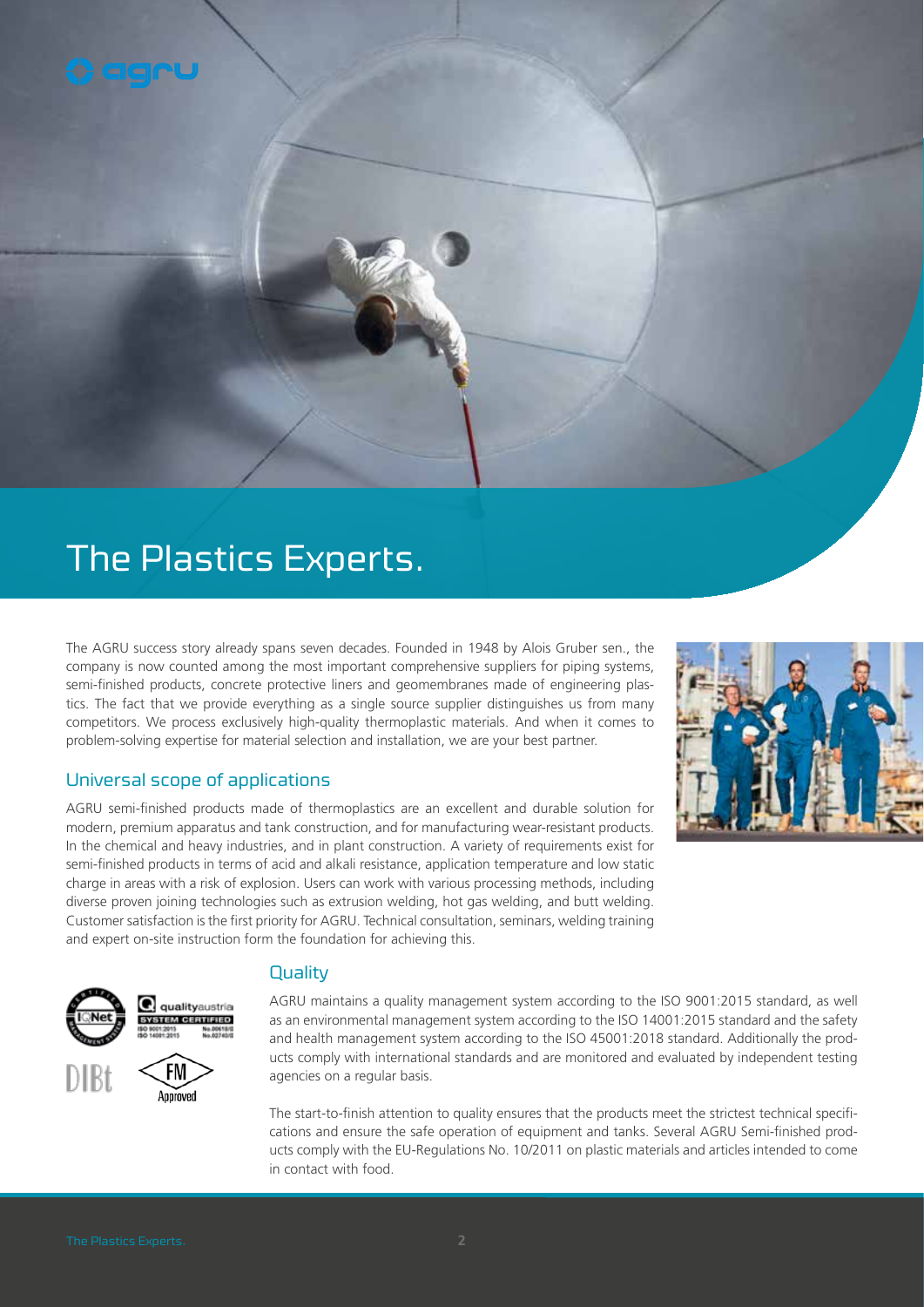### SEMI-FINISHED PRODUCTS Chemical-resistant sheets, pipes, bars, and welding rods

**The semi-finished products made of thermoplastic materials from AGRU are distinguished by their high acid and alkali resistance. This results in lower life cycle costs due to extended maintenance intervals and the long service life of the products. Our comprehensive programme of semi-finished products provides solutions for a temperature range from -190 °C to +260 °C. Consistent high quality ensures the reliability and long service life of all our components.**

#### Highest media resistance

#### **A stable polymer is for each chemical application available**

Optimised price-performance ratio for each application

- thanks to consultation and material recommendations by The Plastics Experts
- due to the operational reliability provided by AGRU solutions
- resulting from longer-than-average service lifetime

#### One stop shopping

#### **Comprehensive semi-finished product portfolio and extensive stock-keeping**

Since all semi-finished products are manufactured in-house, we can

- deliver a broad range of products for diverse applications
- fabricate custom parts for specific customer needs
- process special materials (flame retardant, electrically conductive)

#### Consistently high quality

#### **Raw material specifications, cutting-edge production & quality assurance**

Reliable products with consistent properties

- monitored by ISO-certified quality and environmental management systems
- due to conformity to national and international standards
- ensured by regular audits and external monitoring

#### Fabric backings

#### **Chemically resistant fabrics made of various materials (polyester-, synthetic- and glass fabric)**

We provide the optimal long-lasting solution for each application

- through our production including PE, PP, PVDF, ECTFE, FEP, and PFA fabric backed sheets
- thanks to the high acid and high hydrolysis resistance of the synthetic fabric
- due to easy handling provided by thermoformability
- because AGRU utilises a proven method for the embedding of the fabrics in the plastic material

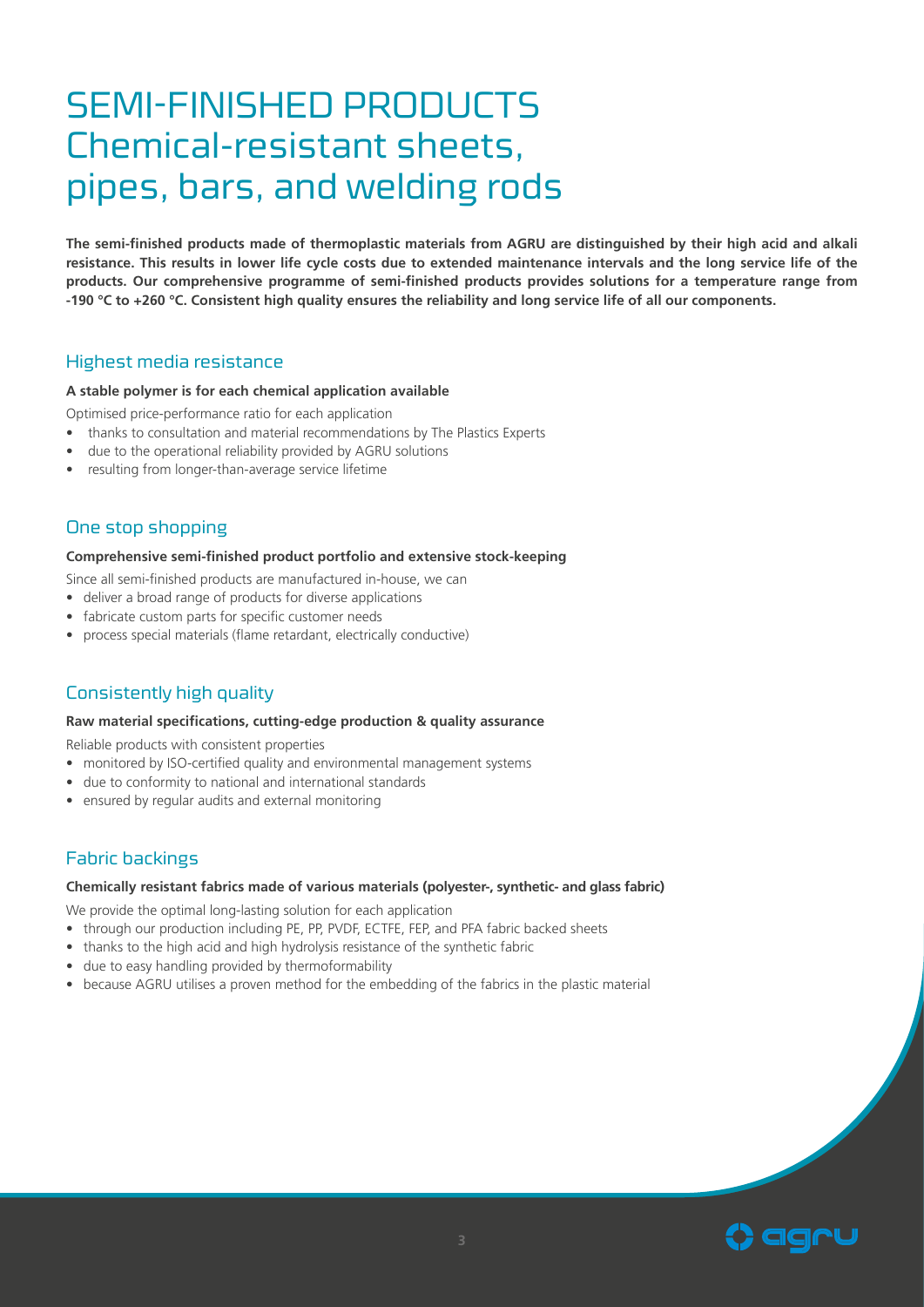

## SEMI-FINISHED PRODUCTS Sheets, round bars, and welding rods

Semi-finished products made of thermoplastics are an excellent and durable solution for modern, high-quality apparatus and tank construction, and also for manufacturing wear-resistant products. In the chemical and heavy industries, and in plant construction, a variety of material requirements exist. These include resistance to acids and lyes, resistance in a wide temperature range, low static charging in potentially explosive atmospheres (ATEX) and many other demands.

The AGRU product range is distinguished by a unique variety of products and materials. All our sheets, round bars, welding rods, and liner pipes are available in everything, from standard up to high-performance plastics. Solutions and finished parts for any application can be realized with our pressed and extruded sheets, fabric backed sheets, round bars and hollow bars, fabric backed pipes, and welding rods made of PE, PP, PVDF, ECTFE, FEP, and PFA. In addition to our standard portfolio, many specialised products are also available upon request.

DVS codes provide information about established joining methods and welding parameters. Users can choose from various proven methods, such as extrusion welding, hot-gas welding and butt welding. Also for machining, thermoforming and tank constructions established procedures are available.

#### AGRU material pyramid

The respective industrial application determines which material provides the optimal cost-effectiveness and operational reliability. The Plastics Experts will help you selecting the best polymer for your application. AGRU semi-finished products made of PFA and FEP are resistant to even the most aggressive media, meaning that almost every corrosion problem can be solved.

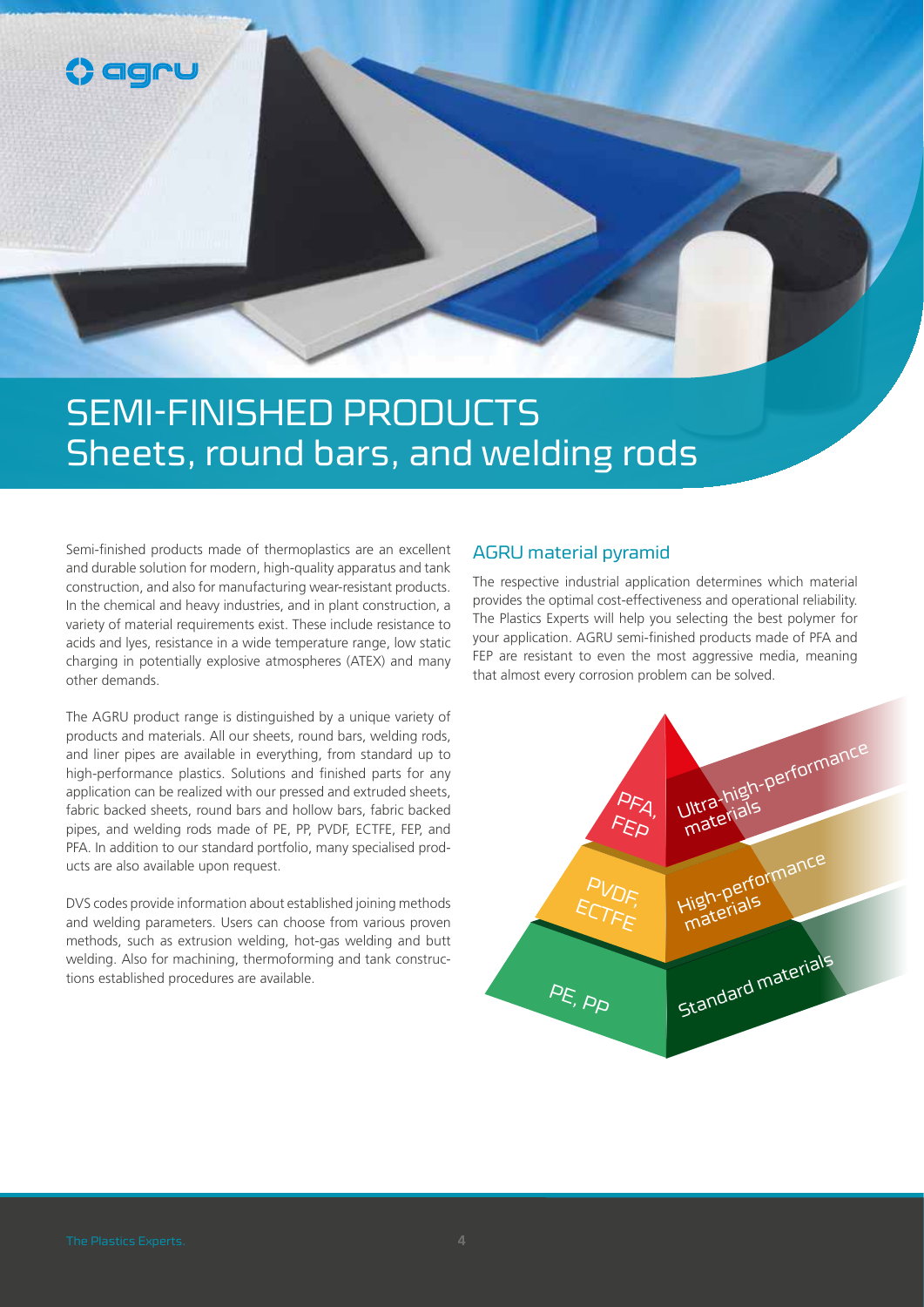# Polyethylene

Since 2019 AGRU is producing Semi-finished products made of PE 100-RC black as a standard. PE 100-RC is characterized by high toughness and very good chemical resistance, and can be used from -40 °C to +60 °C. Other characteristics of semi-finished products made of PE 100-RC black include the following:

- good resistance to wear
- very good electrical insulation
- high vibration damping

For decades now, semi-finished products made of PE 100 and PE 100-RC black have proven to be reliable when used outdoors. The addition of special carbon black types (approx. 2 %) ensures light and weather resistance. Semi-finished products made of PE 100-RC black are unaffected by natural UV radiation.

The development of polyethylene materials and their use as material for semi-finished products has reached its current peak with a design stress (minimum strength) of 10 N/mm2 in terms of mechanical stress resistance. In recent years, further development has focused on "resistance to stress cracking". These raw materials are referred as "PE 100-RC". The development of the PE 100 type into a "RC" material is not only being used in benefiting the pressure pipe sector, but also tank construction.

The main technical advantage of PE 100-RC is that it is significantly more resistant to crack growth. This is reflected by the failure time measured by the FNCT ( $n$  full notch creep test"), which is >8760 h compared to 300 h for PE 100 materials. Semi-finished products made of PE 100-RC materials therefore exhibit significant advantages for applications with media that cause stress cracks. As a result, it is possible to develop new applications involving PE 100-RC and to increase the service life considerably. Furthermore expensive materials can be avoided.

**Electrically conductive** polyethylene (HDPE-el ESD) is a material that conducts electrical charges, because conductive particles (carbon black) have been added. Semi-finished products made of this special material have integrated stabilisers that counteract the effects of natural UV light and are therefore also suitable for outdoor applications. Due to their special electrical properties, these semi-finished products are particularly well suited for transporting highly flammable media or dusts. HDPE-el ESD can also be used in areas where sparking from electrostatic charging needs to be prevented due to explosion protection requirements.

To comply with purity requirements, AGRU offers sheets made of **natural** HDPE as well.

|                                           | <b>PE 100</b><br><b>black</b><br>[mm] | <b>PE 100-RC</b><br>black<br>[mm] | <b>HDPE</b><br>natural<br>[mm] | <b>HDPE-el ESD</b><br><b>black</b><br>[mm] |
|-------------------------------------------|---------------------------------------|-----------------------------------|--------------------------------|--------------------------------------------|
| <b>Extruded sheets</b>                    |                                       |                                   |                                |                                            |
| 2000 x 1000                               |                                       | $2 - 40$                          | $3 - 10$                       | $3 - 20$                                   |
| 3000 x 1500                               |                                       | $3 - 50$                          | $3 - 25$                       | $5 - 15$                                   |
| 4000 x 2000                               |                                       | $3 - 40$                          |                                |                                            |
| <b>Pressed sheets</b>                     |                                       |                                   |                                |                                            |
| 2000 x 1000                               |                                       | $10 - 120$                        | $10 - 80$                      | $25 - 60$                                  |
| 4000 x 2000                               |                                       | $15 - 60$                         | $15 - 60$                      |                                            |
| <b>Polyester fabric-backed sheets</b>     |                                       |                                   |                                |                                            |
| 3000 x 1500                               |                                       | $4 - 5$                           |                                |                                            |
| <b>Round bar</b>                          |                                       | $15 - 640$                        |                                | $50 - 160$                                 |
| Welding rod round, 3 kg roll              | $3 - 5$                               | $3 - 5$                           | $3 - 4$                        | $3 - 4$                                    |
| Welding rod round, 10 kg roll             | $3 - 5$                               |                                   |                                |                                            |
| Welding rod triangular rounded, 3 kg roll | 5x3                                   |                                   |                                |                                            |

Other dimensions available on request



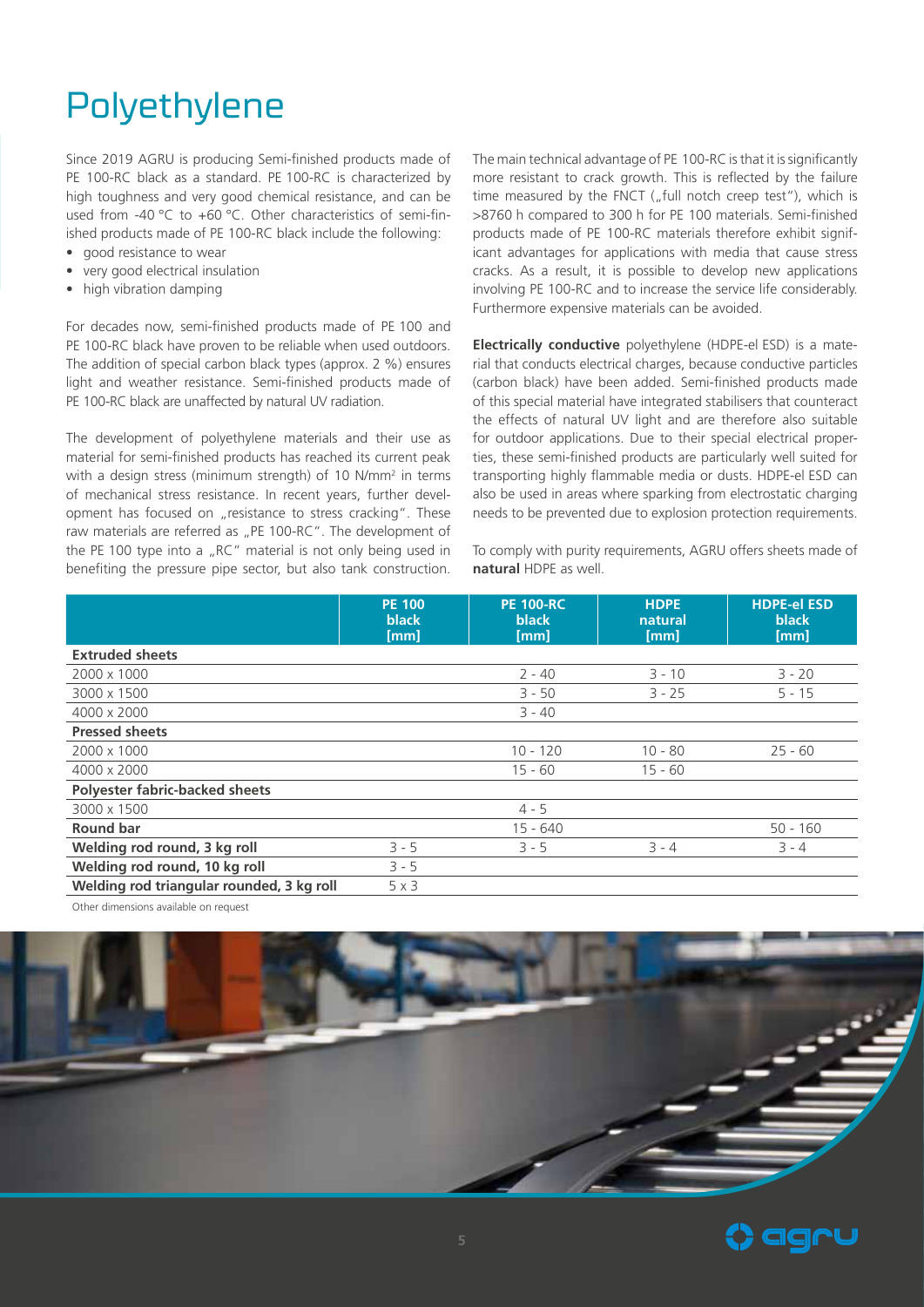# Polypropylene

Polypropylene (PP) is a semi crystalline thermoplastic similar to HDPE, but with higher stiffness, strength, and hardness levels. It is also characterised by a very good chemical resistance. Polypropylene can be used in temperatures up to 95 °C. However, below freezing point PP is very sensitive to impact (outside temperatures below - 5 °C should be avoided). Semi-finished products made of PP are also characterized by the following:

- a low density of 0.91 g/cm<sup>3</sup>
- relatively high surface hardness
- electrical insulation properties
- high creep strength



PP is the ideal material for the use in pickling plants, the chemical industry, and also for extremely aggressive waste water, as chemicals are used at high temperatures in these areas. The AGRU product range includes various PP polymer types:

- PP homopolymer (PP-H), which is made up exclusively of propylene molecules.
- PP random copolymers (PP-R), a polypropylene in which statistically distributed ethylene monomers are integrated into the molecular chain.
- PP copolymer (PP-C, PP-B), a polypropylene block copolymer in which ethylene monomers in block form are integrated into the molecular chain.

All three polypropylene types are thermally stable, perfectly compatible, and can be easily welded by all standard welding procedures according to DVS 2207. Semi-finished products made of grey polypropylene are not UV-stabilised and therefore need to be protected accordingly.

**Low-flammability** polypropylene (PPs) is a PP homopolymer, which is equipped with a flame retardant. Consequently, PPs can be classified as a material with higher flame resistance according to DIN 4102 and UL94. **Low-flammability and electrically conductive** (PPs-el ESD) polypropylene is made of PP copolymer and is equipped with both flame-resistant and electrically conductive / anti-static properties. The surface resistance is ≤106 Ohm, which means that electrostatic charging is prevented. Semifinished products made of polypropylene **natural** and **white** (made of PP-H) complete our extensive range of PP semi-finished products.

|                                       | PP-H grey               | <b>PP-R</b> grey<br><b>RAL 7032</b> | PP-C (B) grey           | <b>PP</b> natural | <b>PP</b> white | PPs grey<br><b>RAL 7037</b> | <b>PPs-el black</b> |
|---------------------------------------|-------------------------|-------------------------------------|-------------------------|-------------------|-----------------|-----------------------------|---------------------|
|                                       | <b>RAL 7032</b><br>[mm] | <b>Imml</b>                         | <b>RAL 7032</b><br>[mm] | [mm]              | <b>Imml</b>     | [mm]                        | [mm]                |
| <b>Blocks</b>                         |                         |                                     |                         |                   |                 |                             |                     |
| 1000 x 620                            |                         | $40 - 120$                          |                         |                   |                 |                             |                     |
| <b>Extruded sheets</b>                |                         |                                     |                         |                   |                 |                             |                     |
| 2000 x 1000                           | $1 - 40$                |                                     |                         | $2 - 6$           |                 | $3 - 10$                    | $3 - 20$            |
| 3000 x 1500                           | $3 - 40$                |                                     | $3 - 20$                | $8 - 25$          | $6 - 20$        | $3 - 20$                    | $4 - 15$            |
| 4000 x 2000                           | $3 - 40$                | $40 - 50$                           |                         |                   |                 |                             |                     |
| <b>Pressed sheets</b>                 |                         |                                     |                         |                   |                 |                             |                     |
| 2000 x 1000                           | $10 - 60$               | $70 - 120$                          |                         | $10 - 60$         |                 | $25 - 40$                   |                     |
| 4000 x 2000                           | $15 - 60$               |                                     |                         | $15 - 60$         |                 |                             |                     |
| <b>Polyester fabric-backed sheets</b> |                         |                                     |                         |                   |                 |                             |                     |
| 3000 x 1500                           | $3 - 6$                 |                                     |                         |                   |                 |                             |                     |
| 25000 x 1500                          | $3 - 4$                 |                                     |                         |                   |                 |                             |                     |
| <b>Glass fabric-backed sheets</b>     |                         |                                     |                         |                   |                 |                             |                     |
| 3000 x 1500                           |                         | 5                                   |                         |                   |                 |                             |                     |
| <b>Round bar</b>                      |                         | $15 - 640$                          |                         |                   | $70 - 150$      |                             | $20 - 100$          |
| Welding rod round, 3 kg roll          | $3 - 5$                 | $3 - 5$                             | $3 - 4$                 | $3 - 4$           | $3 - 4$         | $3 - 4$                     | $3 - 4$             |
| Welding rod round, 10 kg roll         | $3 - 4$                 |                                     |                         |                   |                 |                             |                     |
| Welding rod round, 1 m bar            | $3 - 4$                 |                                     |                         |                   |                 |                             |                     |
| Welding rod triangular rounded,       | 5x3/                    |                                     |                         |                   |                 | 5x3                         |                     |
| 3 kg roll                             | 6 x 4                   |                                     |                         |                   |                 |                             |                     |
| Welding rod oval, 3 kg roll           | 5x3/                    |                                     |                         |                   |                 |                             |                     |
|                                       | 6x4                     |                                     |                         |                   |                 |                             |                     |

Other dimensions available on request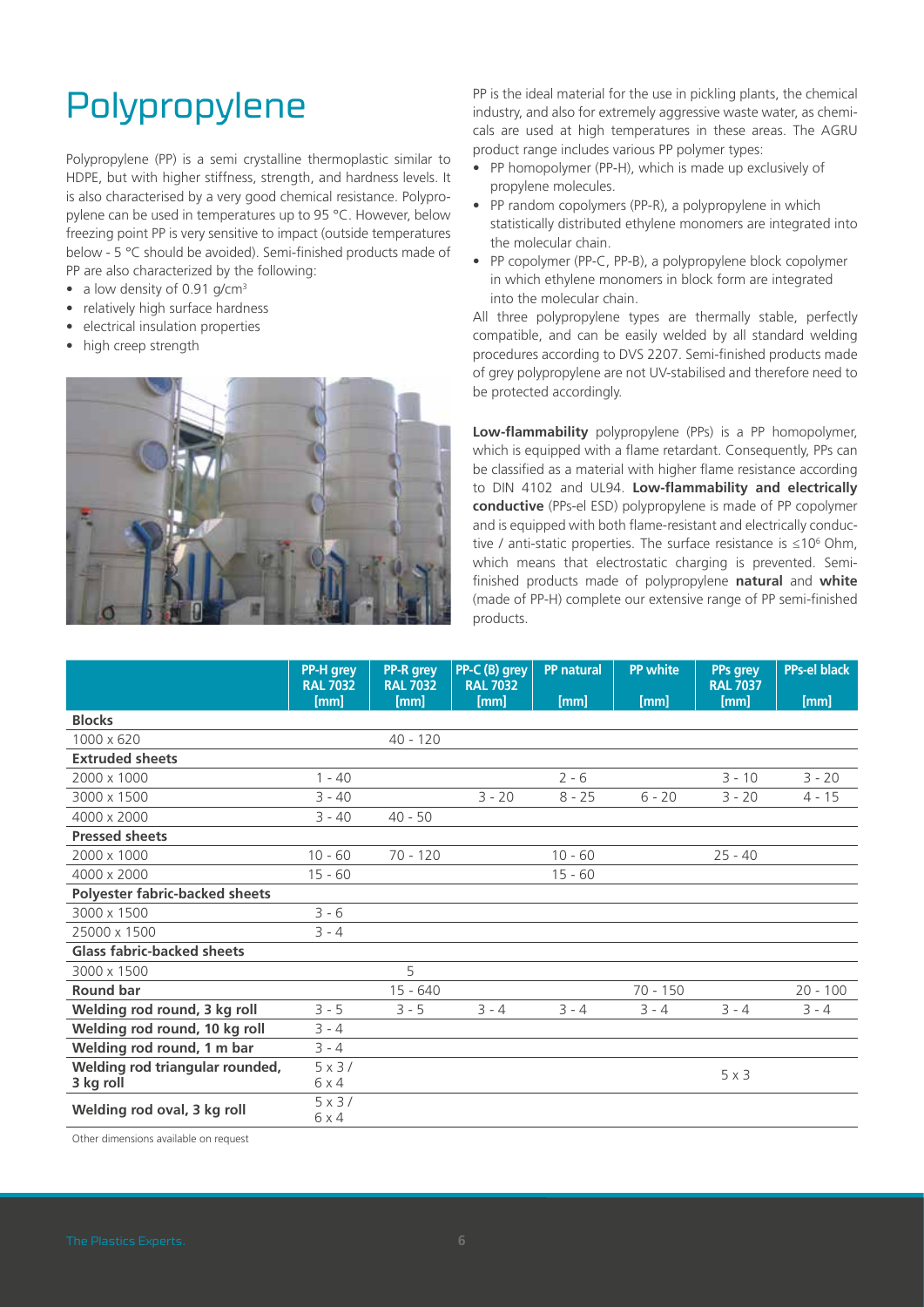### Fluoropolymers (PVDF, ECTFE, FEP, and PFA)

#### Highest corrosion resistance in the plastics sector

**Depending on the application temperature, media and concentration, a number of fluoropolymers are available. These can be used as structural materials or as corrosion protection lining. In addition to the polymer, the type of installation plays a role in determining the maximum operating conditions.**

#### Almost unlimited chemical resistance

- thanks to partially and fully fluorinated materials
- fluorination provides extremely high corrosion resistance
- for each kind of chemical, we have the ideal material

#### Developed for extreme temperatures

- outstanding temperature stability between -190 °C and  $+260$  °C
- excellent low-temperature flexibility
- exceptional weathering resistance and resistance to sunlight



#### Ideal for high-purity applications

The minimal leach out behaviour of PVDF and PFA is achieved by using carefully selected raw material and optimised production processes. Semi-finished products from AGRU are therefore ideal for applications with ultrapure water and highly purified chemicals, and for cleanroom use.



#### Self-cleaning surfaces

Fluoropolymers are distinguished by their extremely low surface tension and thus their antiadhesive qualities. As a result of their surface tension, fluids have the tendency to minimise their surface area and try to revert to a spherical shape. They therefore pearl off the hydrophobic surface of fluoropolymers, taking dirt particles with them. This makes it possible to empty tanks and pipework with a minium of residues, which ensures an easy cleaning process.



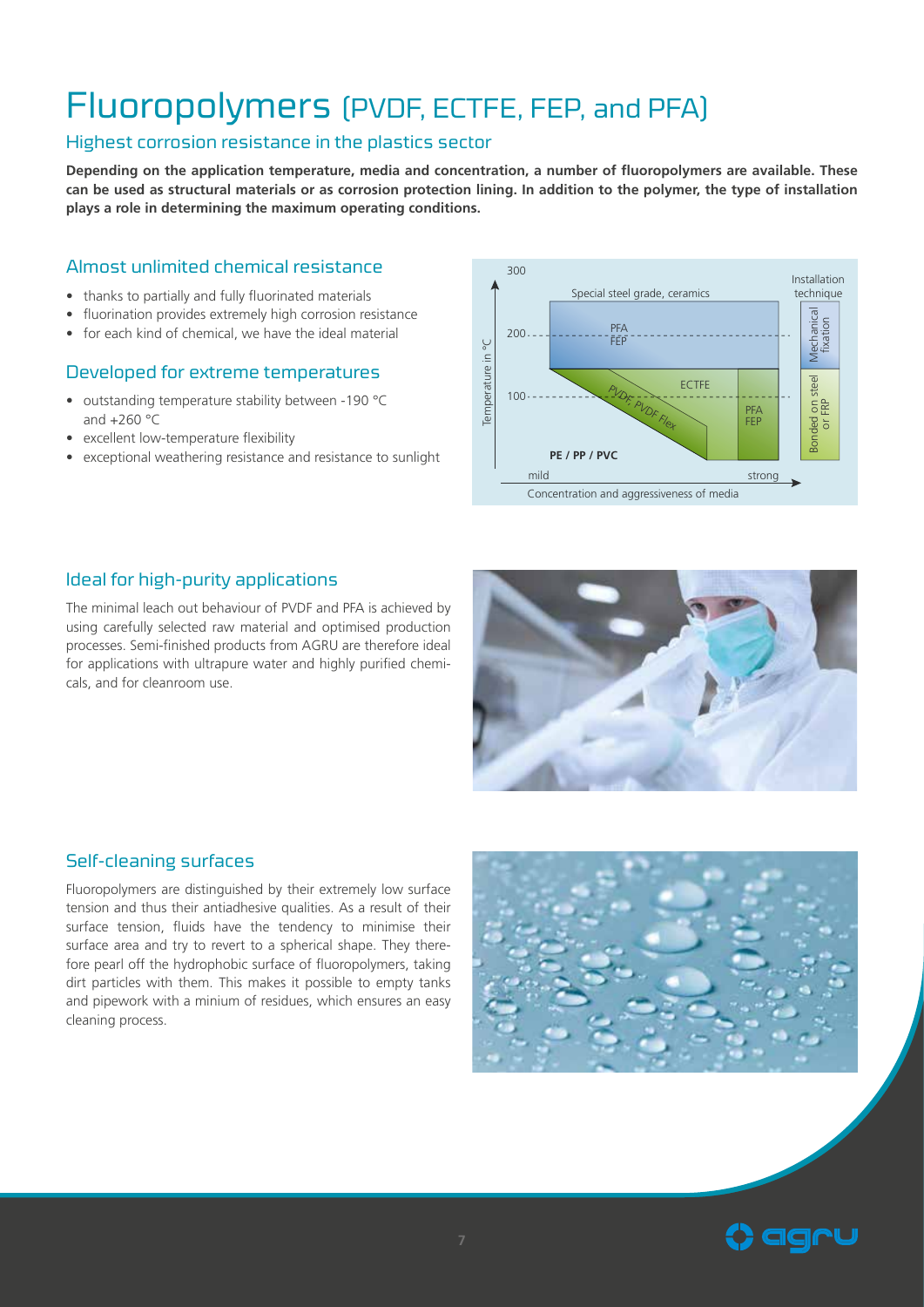

#### PVDF

AGRU PVDF is a highly crystalline, non-reinforced plastic that combines good mechanical, thermal, and electrical properties with an excellent chemical resistance. In addition, it possesses good radiation resistance, which makes it ideal for high-end applications in the semiconductor, pharmaceutical, life science, and photovoltaic industry.

PVDF can be processed without additives, which gives it excellent leach out behaviour. PVDF is manufactured under controlled purity conditions using carefully selected raw materials. Areas of application for these products include pipeline systems, storage and transportation tanks, and apparatuses requiring high media purity and leaching behaviour standards.

PVDF can be equipped with electrically conductive particles especially for the electrical industry and explosion-proof areas. The conductive PVDF-el ESD (electrically conductive or electrostatic discharge) can be manufactured in sheets, rods, pipes, and welding rods and has a lower surface resistance, which in turn prevents electrostatic charging.

PVDF Flex is an excellent alternative to well-known, conventional fluoropolymers. When it comes to processing, important rationalisation effects can be achieved through increased flexibility, especially in the case of bonded to steel linings, but also in the case of confined spaces or small radii.

|                                       | <b>PVDF</b>   | <b>PVDF-</b><br><b>Flex</b> | <b>PVDF-el</b><br><b>ESD</b> |
|---------------------------------------|---------------|-----------------------------|------------------------------|
|                                       | [mm]          | [mm]                        | [mm]                         |
| <b>Extruded blocks</b>                |               |                             |                              |
| 1000 x 610                            | $10 - 100$    |                             |                              |
| <b>Extruded sheets</b>                |               |                             |                              |
| 2000 x 1000                           | $2 - 20$      |                             |                              |
| 2440 x 1220                           | $3.18 - 25.4$ |                             |                              |
| 3000 x 1500                           | $3 - 10$      |                             | $3 - 8$                      |
| <b>Pressed sheets</b>                 |               |                             |                              |
| 2000 x 1000                           | $10 - 40$     |                             | $10 - 40$                    |
| <b>Polyester fabric-backed sheets</b> |               |                             |                              |
| 2000 x 1000                           | $2 - 5$       |                             |                              |
| 3000 x 1500                           | $3 - 4$       |                             |                              |
| 25000 x 1000                          | $2 - 3$       |                             |                              |
| 25000 x 1500                          | $2 - 4$       |                             |                              |
| <b>Fabric backed sheets SK+</b>       |               |                             |                              |
| 3000 x 1500                           | $3 - 4$       | 2.3                         | $3 - 4$                      |
| 10000 x 1500                          | $3 - 4$       | 2.3                         |                              |
| <b>Round bar</b>                      | $10 - 340$    |                             | $20 - 200$                   |
| <b>Hollow rod</b>                     | $25 - 45$     |                             |                              |
| <b>Welding rod round</b>              | $3 - 4$       | $3 - 4$                     | $3 - 4$                      |
| Welding rod triangular                | $5 \times 3$  |                             |                              |
| Pipe (5 m)                            |               |                             | $32 - 250$                   |
| <b>HV-Liner</b>                       |               |                             |                              |
| Pipe $(5 m)$                          | $20 - 400$    |                             | $32 - 250$                   |
| Bend                                  | $20 - 200$    |                             |                              |
| Tee                                   | $20 - 200$    |                             |                              |
| Reducer                               | $63 - 160$    |                             |                              |

Other dimensions available on request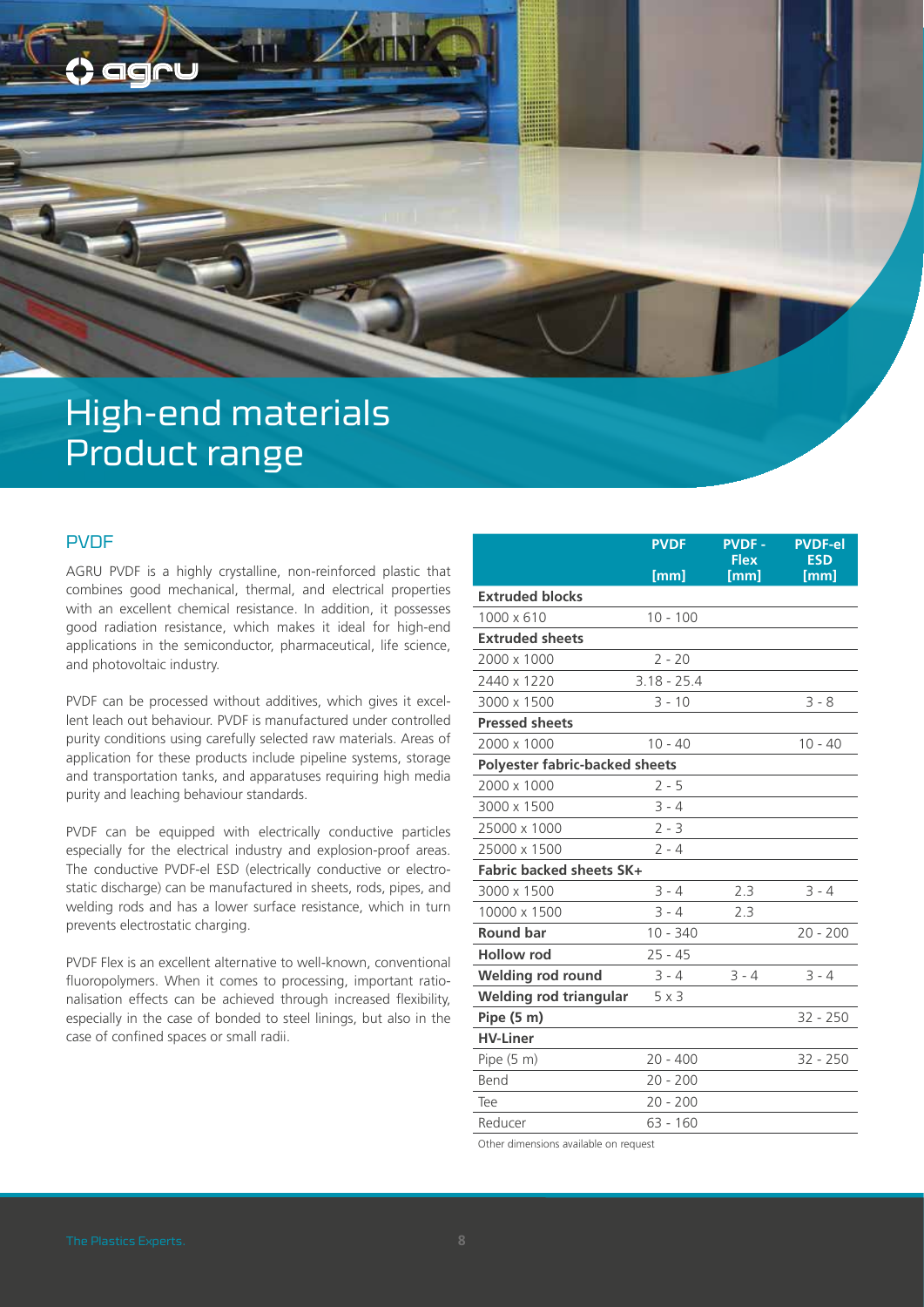#### **ECTEE**

ECTFE possesses a unique combination of properties that are the result of its chemical structure, which consists of a copolymer with ethylene and chlorotrifluoroethylene arranged alternately. ECTFE demonstrates excellent resistance to the corrosive influence of heat, strong radiation, and weathering. The material has high impact resistance and shows almost no property changes in a wide temperature range, making it particularly well-suited for demanding industrial applications. Furthermore ECTFE is known for its good permeation barrier for many chemicals. Its excellent welding properties and thermoplastic formability also make simple and cost-saving processing possible, both in the workshop and on-site. Compared to PVDF, ECTFE has a better chemical resistance, especially when exposed to lyes.

|                                 | <b>ECTFE</b><br>[mm] |
|---------------------------------|----------------------|
| <b>Extruded sheets</b>          |                      |
| 2000 x 1250                     | $4 - 15$             |
| 2440 x 1220                     | 3.18 - 25.4          |
| 3000 x 1500                     | $2.3 - 3$            |
| <b>Pressed sheets</b>           |                      |
| 2000 x 1000                     | $10 - 40$            |
| <b>Fabric backed sheets SK+</b> |                      |
| 3000 x 1500                     | $2.3 - 3$            |
| 15000 x 1500                    | $2.3 - 3$            |
| Glass fabric backed sheets GGS  |                      |
| 3000 x 1500                     | $2.3 - 3$            |
| 15000 x 1500                    | $2.3 - 3$            |
| <b>Round bars</b>               | $20 - 100$           |
| Welding rod round               | $3 - 4$              |

Other dimensions available on request

|                                       | <b>FEP</b><br>[mm] |  |
|---------------------------------------|--------------------|--|
| <b>Extruded sheets</b>                |                    |  |
| 10000 x 1250                          | 23                 |  |
| 15000 x 1250                          | 1.5                |  |
| <b>Glass fabric-backed sheets GGS</b> |                    |  |
| 2000 x 1250                           | $0.8 - 2.3$        |  |
| 10000 x 1250                          | 23                 |  |
| 15000 x 1250                          | 15                 |  |
| <b>Welding rod round</b>              | $35 - 4$           |  |
| Pipes (5 m)                           | $32 - 160$         |  |
| Pipes GGS (1 m / 5 m)                 | 32 - 160           |  |
|                                       |                    |  |

**Pipes SK+ (1 m / 5 m)** 20 - 160

Other dimensions available on request

|                                | <b>PFA</b><br>[mm] | <b>PFA HP</b><br>[mm] |
|--------------------------------|--------------------|-----------------------|
| <b>Extruded sheets</b>         |                    |                       |
| 20000 x 1250                   | 1.5                |                       |
| 10000 x 1250                   | 2.3                |                       |
| 2000 x 1250                    | $2.3 - 10$         | $4 - 10$              |
| 2000 x 1150                    | $15 - 20$          | $15 - 20$             |
| Glass fabric-backed sheets GGS |                    |                       |
| 2000 x 1250                    | $0.8 - 2.3$        |                       |
| 10000 x 1250                   | $1.5 - 2.3$        | 2.3                   |
| <b>Round bars</b>              | $20 - 100$         |                       |
| Welding rod round              |                    | $3.5 - 4$             |
| Pipes (5 m)                    | $32 - 110$         |                       |
| Pipes GGS (1 m / 5 m)          | $32 - 110$         |                       |
|                                |                    |                       |

Other dimensions available on request

### () aaru

#### FEP

FEP, which is a fully fluorinated thermoplastic, offers outstanding corrosion resistance. It performs reliably over the enormous range of temperatures between -190 °C and +205 °C, and can therefore be used in numerous industrial applications. Flexibility, thermoformability and optimal welding properties ensure that AGRU FEP products can be manufactured reliably at low costs.

#### **PFA**

PFA is the highest grade plastic in the AGRU portfolio. It is suitable for an extremely broad spectrum of applications, thanks to its resistance to almost any medium and its temperature range of -190 °C to +260 °C. This means it can be offered as a solution even for extreme chemicals at high temperatures. The products made of PFA are also available in HP (High Purity) quality. HP quality means it can be used for applications in the semiconductor, pharmaceutical, and food industries that require high purity levels.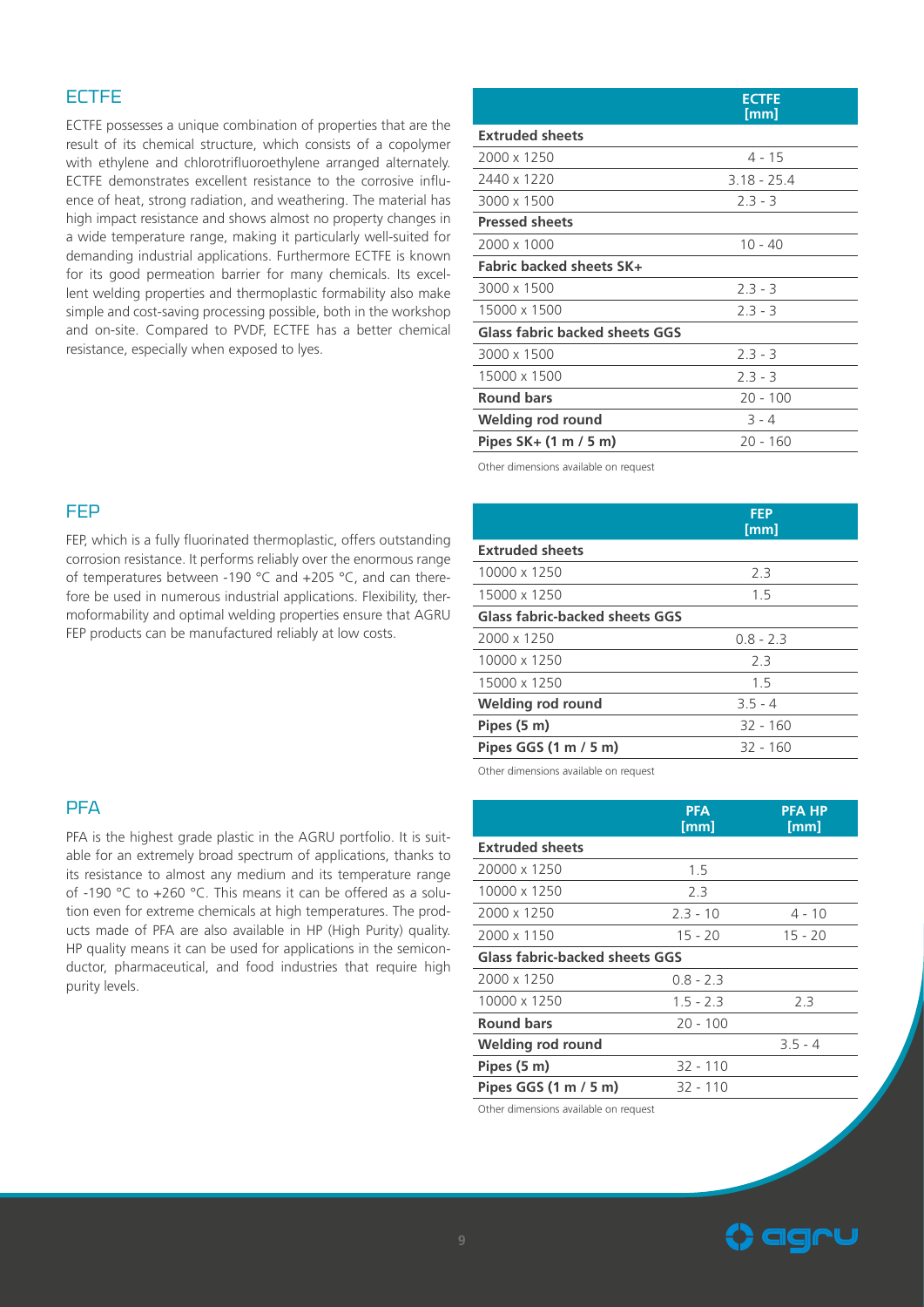

### Even thicker machined due to extruded blocks



#### Extruded blocks

Especially for the production of special machined parts, AGRU can now manufacture blocks with a thickness of up to 120 mm in addition to solid bars and press sheets. Usually, thick components are manufactured in one pressing process, but the new AGRU blocks are produced in a continuous extrusion process. The typical applications of thick blocks are mainly in the mechanical production of special parts, which are used in industry and in container, apparatus and pipeline construction.

|                                                         | <b>PP-R GREY</b> | <b>PVDF</b><br><b>NATURAL</b> | <b>PE TYPES</b>               |
|---------------------------------------------------------|------------------|-------------------------------|-------------------------------|
| <b>Blocks</b><br>$1000 \times 620$ mm<br>Thickness [mm] | 40 - 120 mm      |                               | 40 - 120 mm l<br>(on request) |
| <b>Blocks</b><br>$1000 \times 610$ mm<br>Thickness [mm] |                  | $10 - 100$ mm                 |                               |

Other dimensions (up to 3000 mm length), types (PP-RCT, PE-el, PE 100-RC) and colors (black, white, natural) on request.

#### All product details in one view

- Extruded blocks in PP-R and PVDF up to 100 mm thickness available from stock
- Standard format of blocks 1000 mm x 610 mm (PVDF) or 1000 mm x 620 mm (PP-R)
- Special lengths up to 3000 mm possible
- Cost-effective manufacturing of special parts
- PE types and other special materials and colors available on request

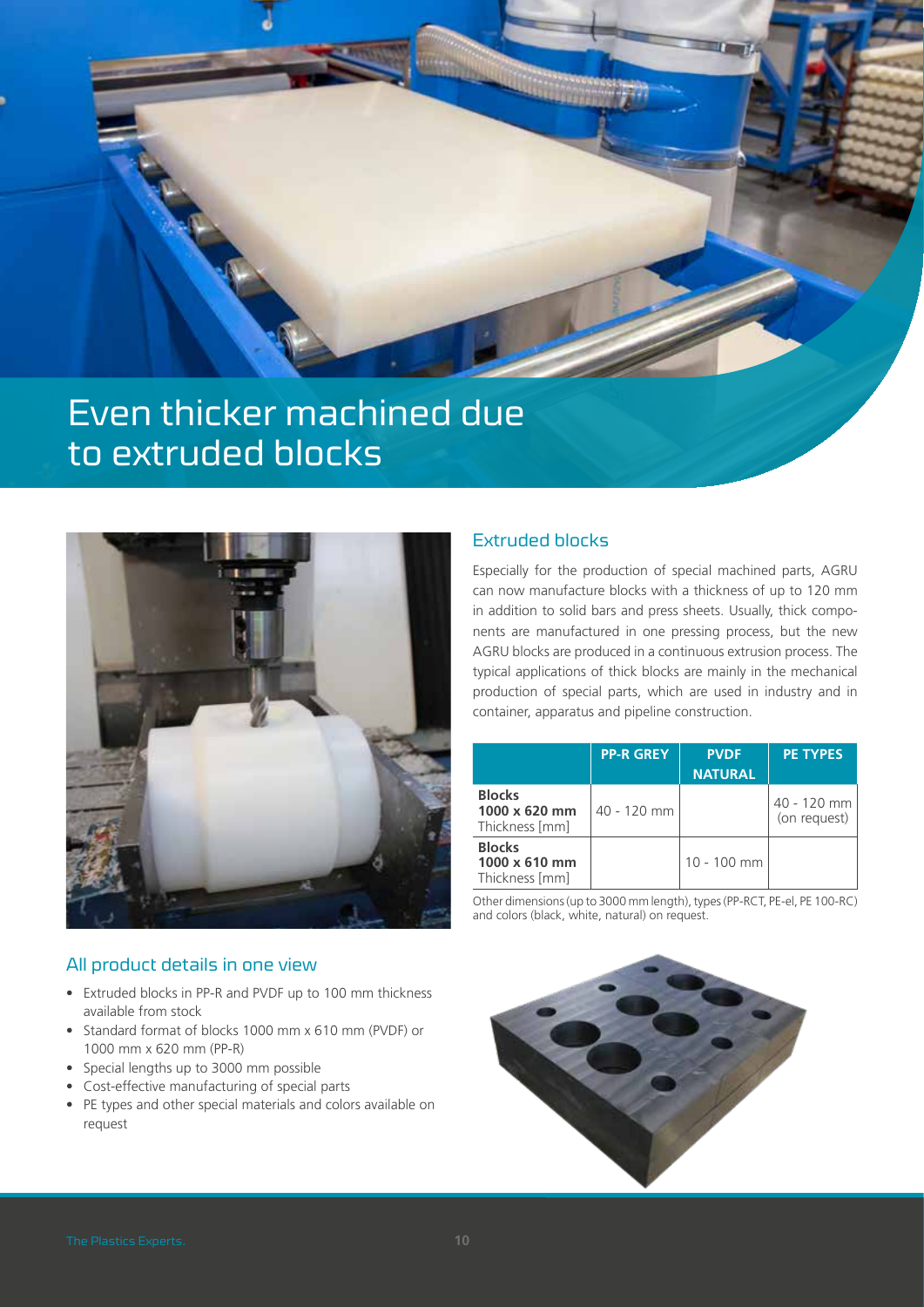# Custom tailored solutions

#### Technical application consultation

Often it's nothing more than an idea on a piece of paper brought to us by a customer that AGRU's expertise in plastics technology turns into reality. AGRU design teams are constantly working on the realisation of customer wishes. Ultimately, the economic efficiency and technical feasibility is determined by the choice of material, since it must fully meet all the requirements in the areas of chemical resistance, temperature stability as well as physical durability. That's why the selection of the optimal material for the specific requirements of an application is one of AGRU's core competencies. Thanks to the extensive experience of our application engineers at AGRU, we create custom-tailored solutions that are perfectly adapted to the operating conditions.

#### Machining expertise

Whether in the construction business or for semiconductor production: Intelligently machined plastic parts from AGRU are used everywhere. A key factor for success is certainly the seamless process chain, consisting of our own fabrication with numerous technologies found in-house and our worldwide logistics capabilities. With the combination of expertise, automated technology, and careful manual craftsmanship, we engineer products that are among the best in the industry. The necessary drilling, turning, milling and welding operations are done on state-of-the-art machining centres.







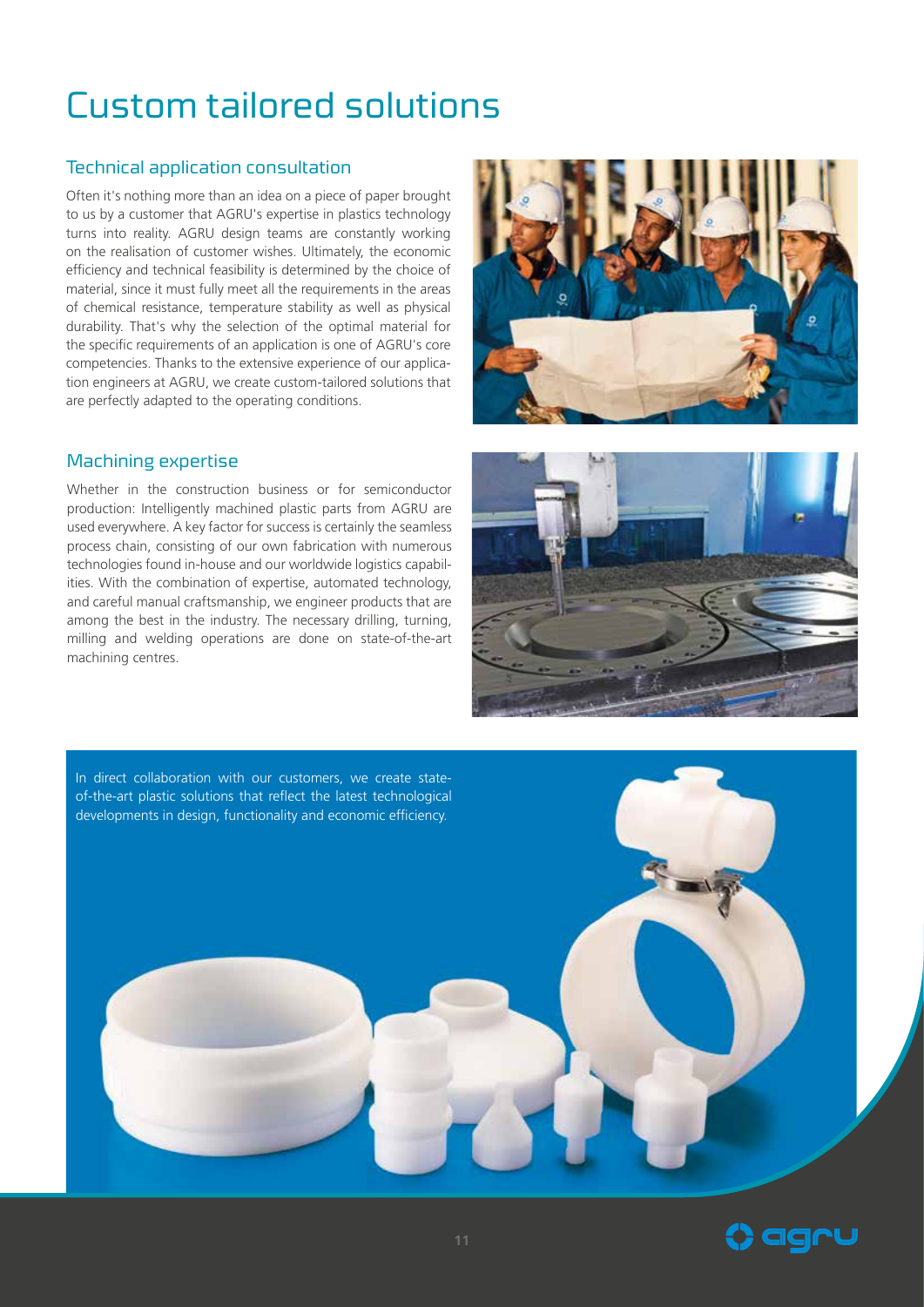

#### Plant construction

### Applications

AGRU semi-finished products are ideal construction materials for custom-built equipment. Because they are low in weight and easy to process, it is possible to realise very complex geometrical forms with them.



#### Tank construction

Tanks for different chemicals can be made quickly and reliably using AGRU semi-finished products. The comprehensive product range offered by AGRU provides significant advantages, because in addition to semi-finished products, pipes and diverse fittings are also used to construct a complete overall system. The operating conditions, such as the chemicals and temperatures involved, also play a significant role in the process.

The advantages of an AGRU solution are obvious:

- low tank weight in comparison to steel
- high chemical resistance
- easy processing of the semi-finished products
- variety of materials



#### Finished parts

As a leading company in the plastics industry, AGRU manufactures semi-finished products and also machines them as needed to create a final product. Much expertise has been gathered, in particular in the area of special parts for piping systems. Thus AGRU fabricates fittings up to an outer diameter of 2500 mm in its own CNC machining department.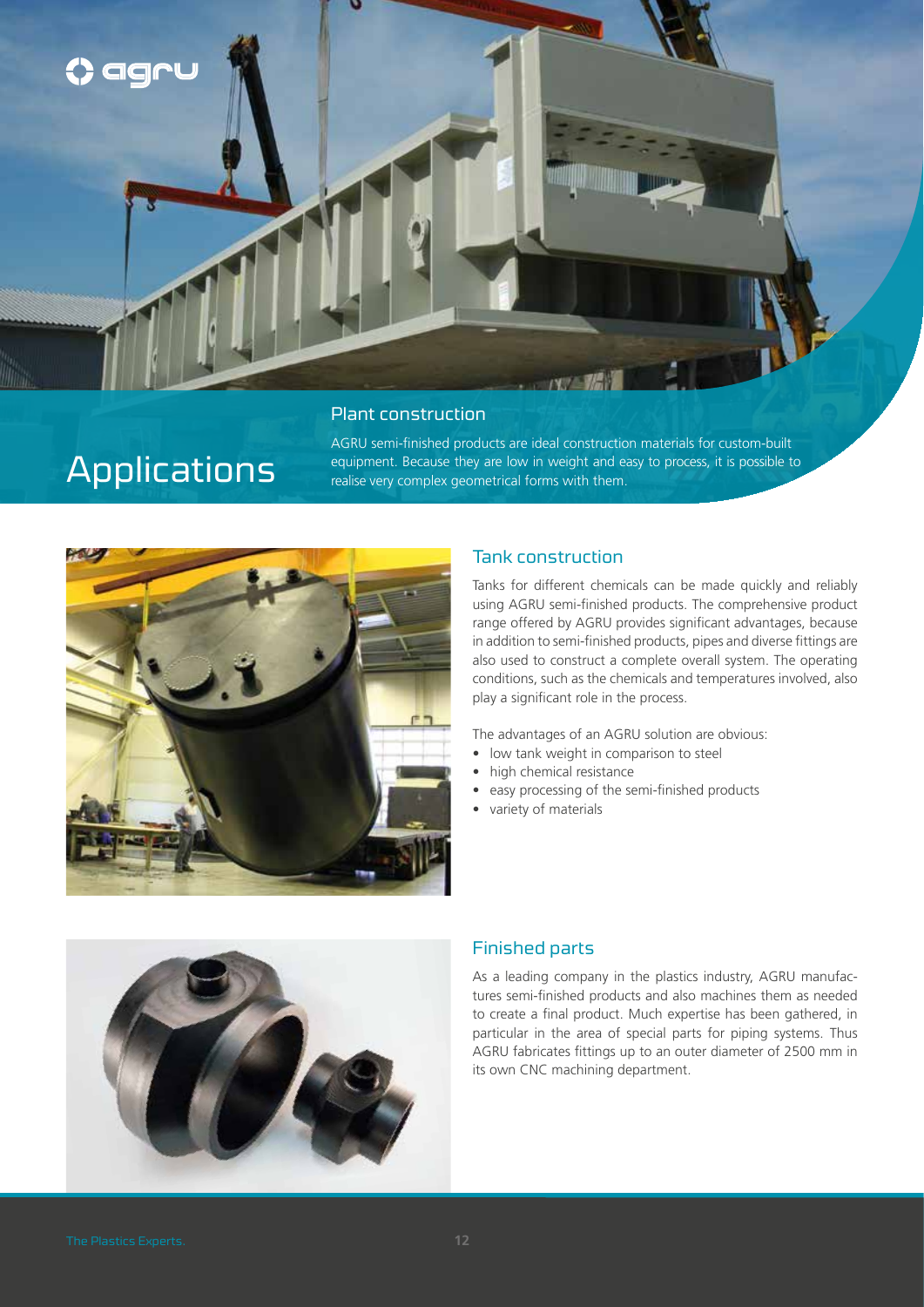# Lining material

#### FRP dual laminate

Tanks made of fibre-reinforced plastic (FRP) are lined with fabric backed sheets to maintain chemical resistance and leak-tightness. Such tanks, boilers, reactors, and scrubbers are then suitable for operation under vacuum and pressure up to 180 °C (depending on material and chemical).





#### Steel lining (fully bonded)

A fully bonded lining made of fabric backed sheet materials applied to steel provides a long-term chemical resistance at temperatures up to 120 °C (depending on material and chemcial) for storage and shipping containers, reactors, centrifuges and related equipment.





#### Fixpoint lining

AGRU PFA sheets can be fastened to steel tanks by using mechanical fix points such as clamps, bolts, or screws. This PFA lining system is mainly used for flue gas applications and desulphurization systems at temperatures up to 260 °C.





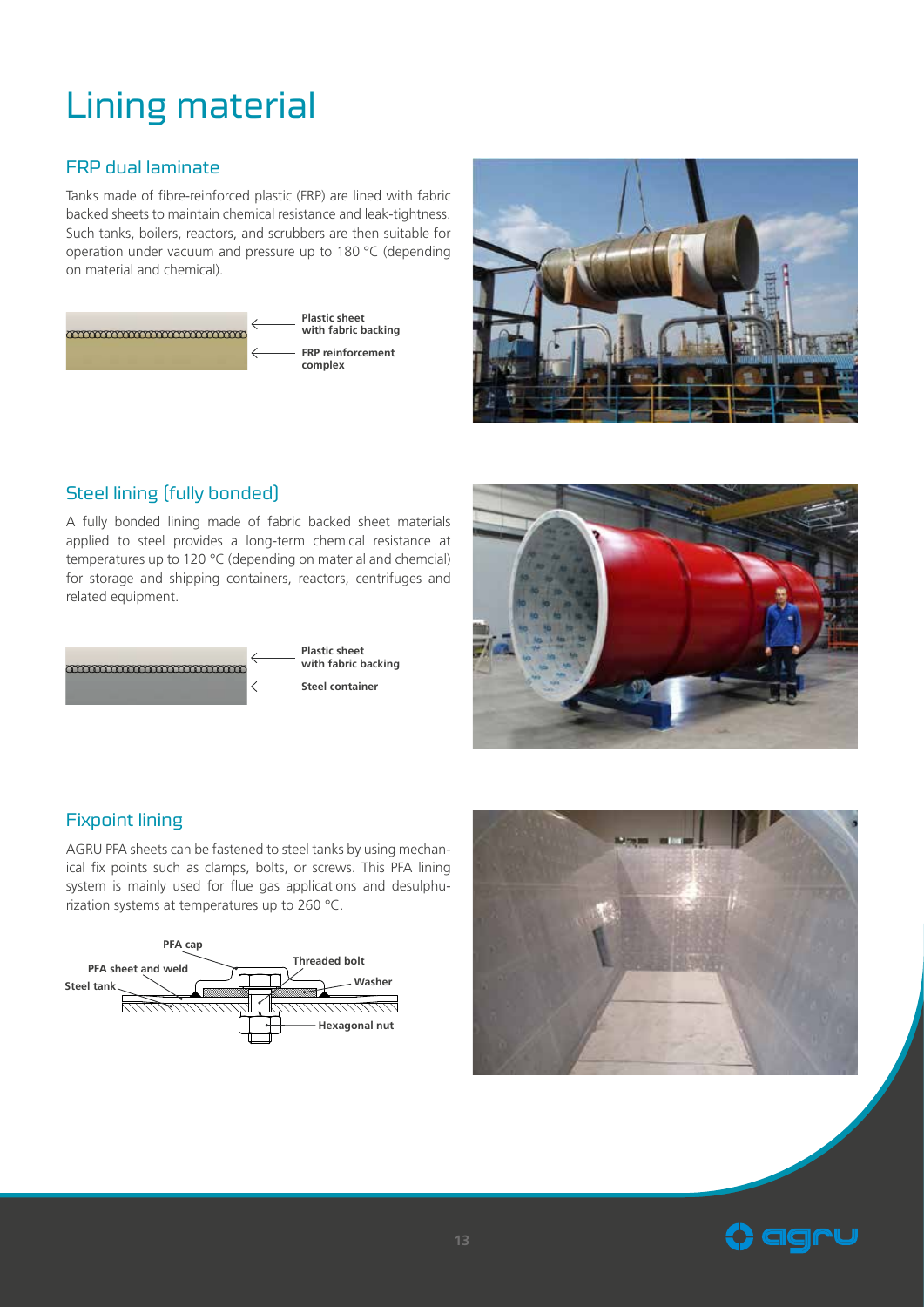

### Fabric backing systems

#### Excellent bonding with steel tanks and fibre-reinforced plastics

The great variety of materials (PE, PP, PVDF, ECTFE, FEP, and PFA) as well as different backing systems (polyester, glass, synthetics) make it possible to realise solutions in a wide temperature range. We always have the best material for the respective task, whether for lining steel tanks or for dual-laminate constructions. The decisive factors for linings are the choice of fabric and the bond achieved between the plastic and as well as the bond with the FRP or steel tank surface.

- optimised price-performance ratio for each application and long-lasting solutions thanks to acid-resistant fabrics made of different materials
- easy handling due to the thermoformability of the fabrics
- consistent fabric backing quality and optimal bonding between fabric and plastic thanks to proven fabrication processes

| <b>SHEET MATERIAL</b>                   | <b>PROPERTIES</b>                                                                                                                                            |
|-----------------------------------------|--------------------------------------------------------------------------------------------------------------------------------------------------------------|
| <b>Polyester fabric</b>                 | most economical and proven solution<br>٠<br>available for PE, PP, and PVDF<br>$\bullet$                                                                      |
| GGS<br><b>Glass fabric</b>              | available for all materials<br>٠<br>extreme temperature stability<br>good thermoformability<br>good bonding strength                                         |
| $SK +$<br>Optimised<br>synthetic fabric | very high hydrolysis resistance<br>top resistance against acids<br>high bonding strength at high operating temperatures<br>٠<br>available for PVDF and ECTFE |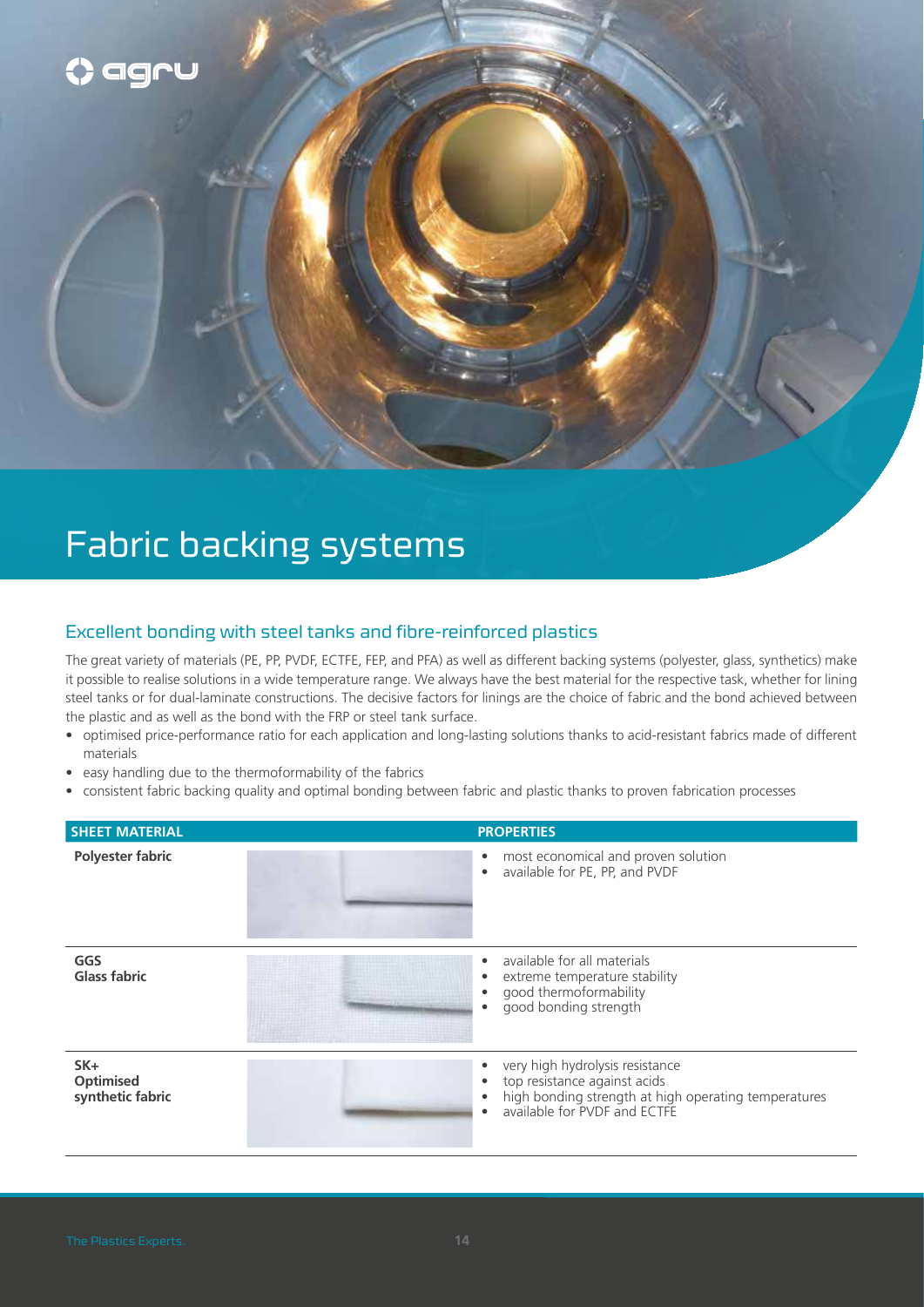# HV-Liners and fabric backed pipes

#### Custom-tailored piping systems for any application

AGRU offers special liner pipes for FRP applications. Whilst the FRP structure provides the necessary stiffness, the liner pipe provides the chemical resistance for the application. That way custom-tailored pipes can be produced for any application:

- high bonding strength between the laminate and the FRP-resin system (DIN 16964)  $> 5$  N/mm<sup>2</sup>
- flangeless FRP pipe connections minimise maintenance costs
- low weight of the entire piping system
- saves material costs compared to solid-wall piping



**HV-Liner** The PVDF HV-Liner from AGRU is an economical alternative to traditional fabric backed pipes. The surface-treated PVDF pipe has a three-dimensional surface structure which provides an optimal bonding to the FRP structure. The piping systems are available in PVDF, PVDF-FLEX, and PVDF-el ESD. The pipes can be produced in diameters from 20 – 400 mm.

> AGRU is now able to apply the special surface treatment of the pipes also to injection moulded fittings (OD 20 - 200 mm).

**SK+ and GGS laminated pipes**



The fabric backed pipings are available in ECTFE, FEP and PFA. AGRU GGS glass fabrics are the standard for FEP and PFA. For ECTFE, SK+ is the preferred solution.

#### Immersion test AGRU SK+

Fabrics were immersed directly (no polymer layer)